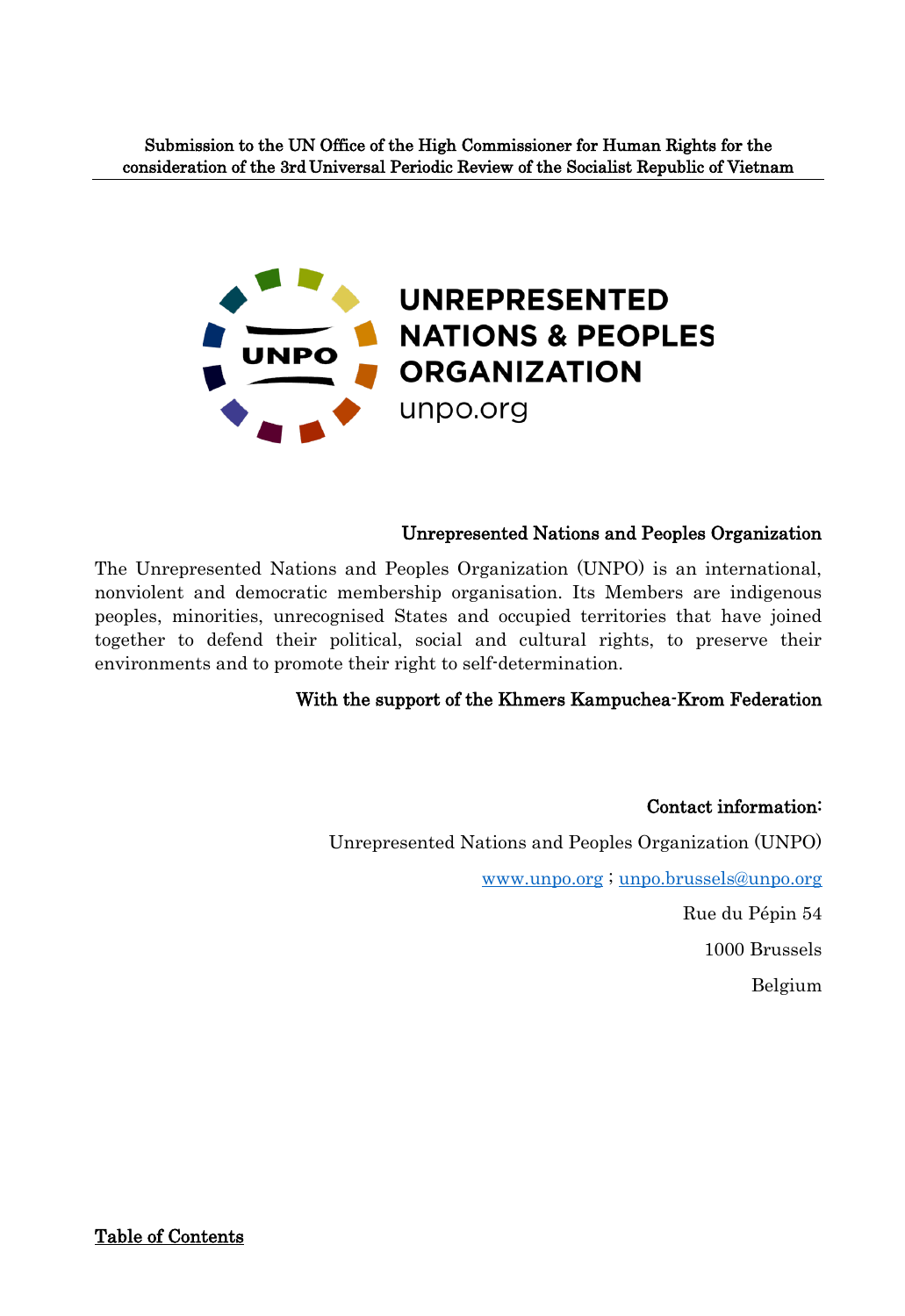# 1. Introduction

# 2. Examination of Vietnamese Compliance with Previous UPR Recommendations

a. Ethnic Minorities Recognition and Status

- b. Religious Freedom
- c. Judicial Rights

## 3. Recommendations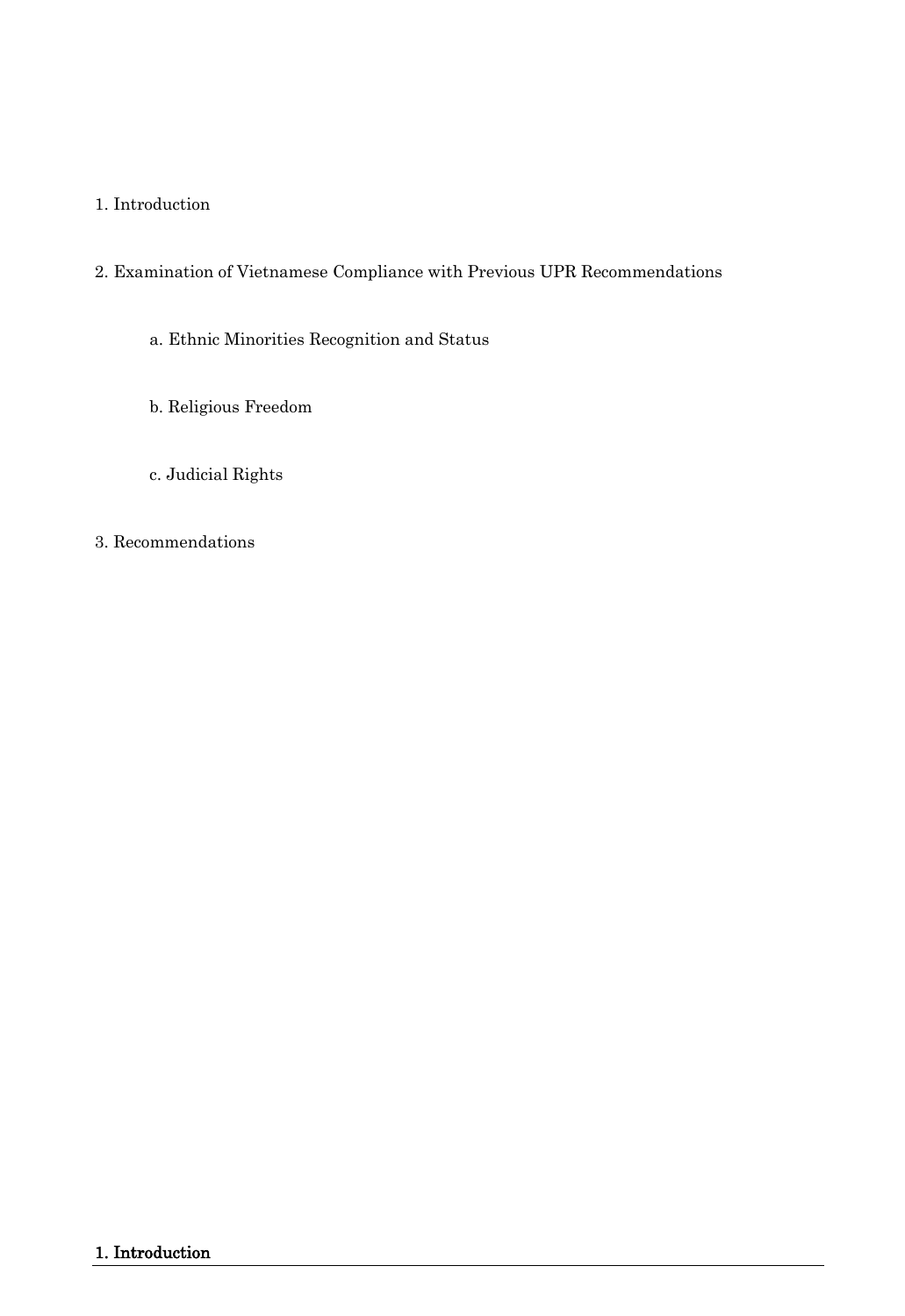This report is submitted by the Unrepresented Nations and Peoples Organization (UNPO) as part of the third Universal Periodic Review Cycle (UPR) of the Socialist Republic of Viet Nam (hereafter, 'Viet Nam'). It draws attention to human rights violations occurring in the country that affect its indigenous peoples and especially the Khmer-Krom. The report will open with a brief introduction to the Khmer-Krom and the Hmong peoples. In a second part, it will examine the compliance of Viet Nam with recommendations that were made during the country's last UPR cycle.

This report is based on the recommendations that were made by UNPO, the KKF and States on the occasion of Viet Nam's second UPR in 2014, as well as on the information provided by those same organisations in the mid-term reports in relation to the compliance of Viet Nam with previous recommendations.

This report is not meant to be comprehensive, rather focussing on the specific problematics affecting indigenous communities living in Viet Nam and their situation in terms of human rights. In this regard, the report will analyse the problematics linked to the recognition of ethnic minorities, the status of religious minorities in the light of the new legislation on freedom of religion and belief and restrictions imposed on legal and procedural rights to which activists, political dissidents and members of minorities are subject to, particularly in relation to recent legal developments.

## The Khmer-Krom in Viet Nam

The Khmer-Krom have traditionally resided in southwestern Viet Nam, primarily in the Mekong Delta (Kampuchea Krom in the Khmer language), where approximately 80 percent of the eight million Khmer-Krom currently live. The Khmer-Krom represent one of the largest minorities in Viet Nam: around 1.2 million people with a distinct culture and language. Most members of the Khmer-Krom community practice Theravada Buddhism, which makes them not only an ethnic, but also a religious minority in Viet Nam.

The Khmer-Krom have traditionally been subject to multiple types of assimilation policies. Up until the departure of the French from Viet Nam, intermarriage was used as a tactic by the Vietnamese to continually diminish the Khmer population of the Mekong Delta. Under the presidency of Ngo Dinh Diem (1955-1963), all Khmer names were changed to Vietnamese and the Khmer-Krom experienced further displacement, including from their traditional center of commerce, Prey Nokor, currently known as Ho Chi Minh City.

Nowadays, Viet Nam continues to refuse recognition of the Khmer-Krom as a distinct indigenous people of the Mekong Delta. Together with this lack of recognition, cultural rights are subject to restrictions for this community, with education and language rights severely limited. Furthermore, the Khmer-Krom in Viet Nam suffer from a lack of access to basic public services, violation of their land rights and violation of their freedom of religion<sup>1</sup>.

## 2. Examination of Vietnamese Compliance with Previous UPR Recommendations

l <sup>1</sup> For more information on the Khmer-Krom community in Viet Nam, please read its [UNPO Member Profile](http://unpo.org/downloads/2372.pdf) brochure.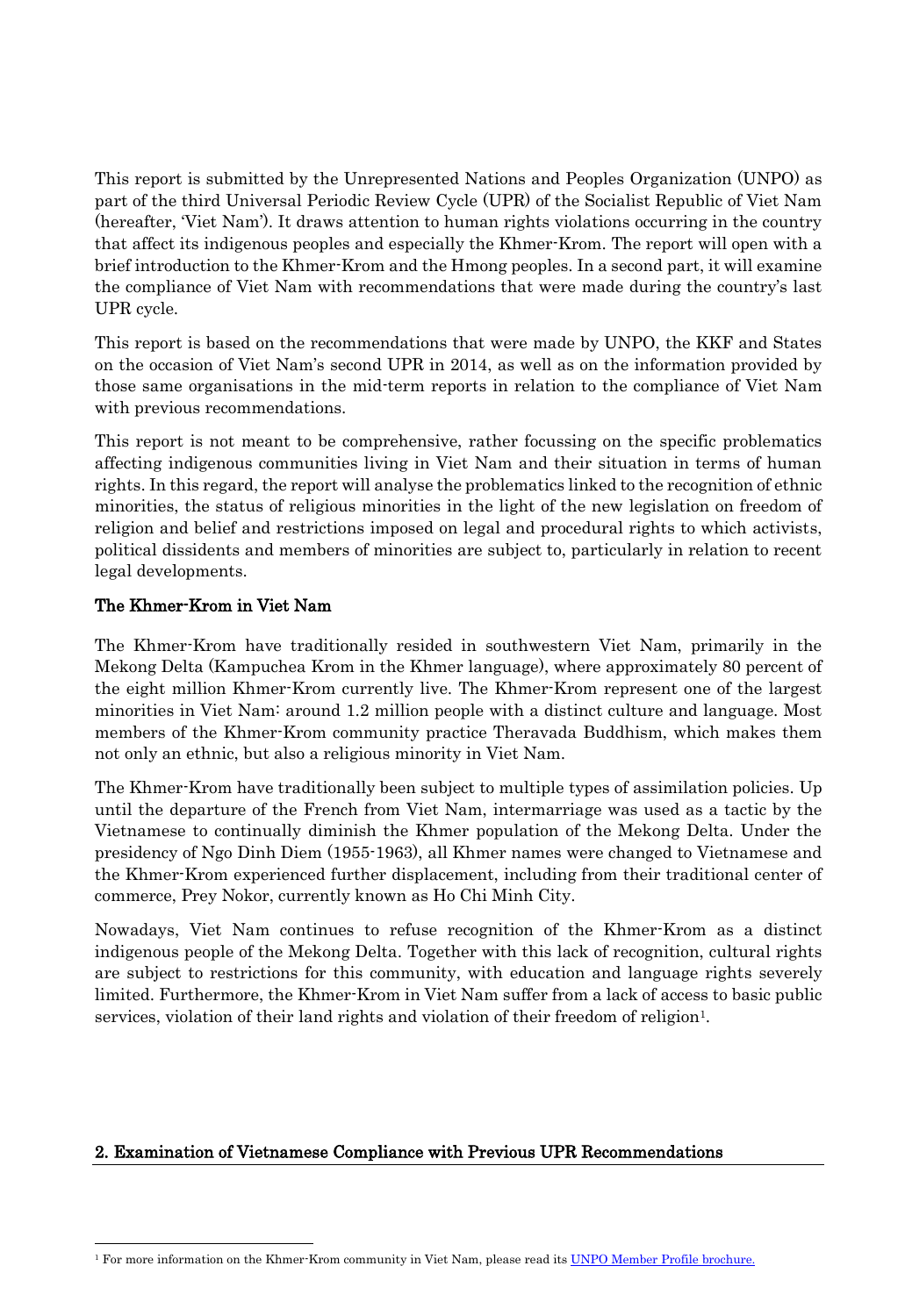#### a. Ethnic Minorities Recognition and Status

Recommendations 207 to 214, among others:

Develop appropriate policies and measures to effectively support ethnic minorities (Islamic Republic of Iran)

Ensure without delay effective protection of the rights of ethnic and religious minorities (Cabo Verde)

The State of Viet Nam continues to fail in providing a comprehensive legal framework through which the protection of the rights of indigenous communities and ethnic minorities can be guaranteed, contravening the recommendations included in the 2014 Report of the Working Group on the Universal Periodic Review for Viet Nam<sup>2</sup> and accepted by this country<sup>3</sup>.

It must be recalled that, even though Viet Nam is part of the CERD, the CEDAW and the CRC, its decision not to ratify Convention 169 of the International Labor Organization on Indigenous and Tribal Peoples<sup>4</sup>, as well as not to implement the content of the United Nations Declaration on the Rights of Indigenous Peoples of 2007 (in favor of which it voted)<sup>5</sup>, translates into a lack of formal obligation to recognise minorities (including the Khmer-Krom) the official status of indigenous minority, something that would serve as a mechanism to ensure the protection of their cultural, linguistic and religious rights, among others<sup>678</sup>.

This has allowed Viet Nam to develop throughout the years a normative body that, under a certain appearance of commitment towards the respect of indigenous rights, has been able to bypass some of the most important principles recognised to these communities in International Law and in some cases has served as an instrument used to legitimise assimilation policies<sup>9</sup>.

Even though there are more than 50 ethnic groups living in Viet Nam, comprising an estimated 13.4 million people, the Vietnamese government refuses to acknowledge the existence of "*indigenous peoples*" in the country, referring to these groups as ethnic minorities<sup>10</sup>. In the specific case of the Khmer-Krom community, the implications derived from the decision adopted by the government of Viet Nam to deny their identity as indigenous people range from a severe limitation of their religious and cultural rights to a lack of policies and legislation specifically aiming to guarantee the socioeconomic development and the protection of ancestral lands belonging to the Khmer-Krom<sup>11</sup>.

In the absence of a legal framework capable of providing indigenous communities with adequate protection, the State of Viet Nam has created a legislative system based on

 $\overline{a}$ 

<sup>2</sup> [A/HRC/26/6](http://daccess-ods.un.org/access.nsf/Get?Open&DS=A/HRC/26/6&Lang=E)

<sup>&</sup>lt;sup>3</sup> [A/HRC/26/6/Add.1](https://documents-dds-ny.un.org/doc/UNDOC/GEN/G14/059/36/PDF/G1405936.pdf?OpenElement)

<sup>4</sup> [Convention concerning Indigenous and Tribal Peoples in Independent Countries](http://www.ilo.org/dyn/normlex/en/f?p=NORMLEXPUB:12100:0::NO::P12100_ILO_CODE:C169)

<sup>5</sup> [United Nations Declaration on the Rights of Indigenous Peoples](https://www.un.org/development/desa/indigenouspeoples/declaration-on-the-rights-of-indigenous-peoples.html)

<sup>6</sup> "The Indigenous World 2018", IWGIA Report, April 2018, pgs. 323 to 331

<sup>&</sup>lt;sup>7</sup> Even though article 8 of the Vietnamese Constitution establishes that "every ethnic group has the right to use its own spoken and written language to preserve its own identity and to promote its fine customs, practices, traditions and culture", neither enforcement agencies not Vietnamese Laws have developed this principle. Furthermore, despite the fact that the right to study in minority languages is formally recognized in the Vietnamese legal system, "*ethnic minority-spoken and written languages are not* taught in schools, hence, making it impossible for indigenous peoples' and ethnic minority languages to be used in pursuit of legal protection" ("Viet Nam: Indigenous Peoples in ASEAN", AIPP Report, 2015, pgs. 12 to 14)

<sup>8</sup> "Although Vietnam has developed many programs and policies for the ethnic minorities, there is no specific law for their recognition as indigenous peoples with collective rights. The lack of recognition of the disadvantaged position of indigenous peoples with distinct cultural, socio-economic and political systems had led to the failure of government to enact special measures to address the development and rights gap. People always look at the ethnic minorities through the political prism. They are labelled "politically sensitive" and this has hampered the efforts in recognizing their human rights and fundamental freedoms. The ethnic minorities, especially in the border regions, meet difficulties in accessing external support, especially from NGOs. On the other hand, some indigenous territories are off-limits to outsiders, exacerbating the lack of visibility of these peoples and their conditions" ("Viet Nam: Indigenous Peoples in ASEAN", AIPP Report, 2015, pgs. 12 to 14)

<sup>9</sup> "Khmer Krom: Human Rights Violations Facing the Indigenous People", UNPO Report, June 2018

<sup>10</sup> "Viet Nam: Indigenous Peoples in ASEAN", AIPP Report, 2015, pgs. 12 to 14

<sup>11</sup> Khmers Kampuchea-Krom Federation, Report to the UN Office of the High Commissioner for Human Rights Universal Periodic Review: Socialist Republic of Vietnam 18th Session (Jan-Feb, 2014)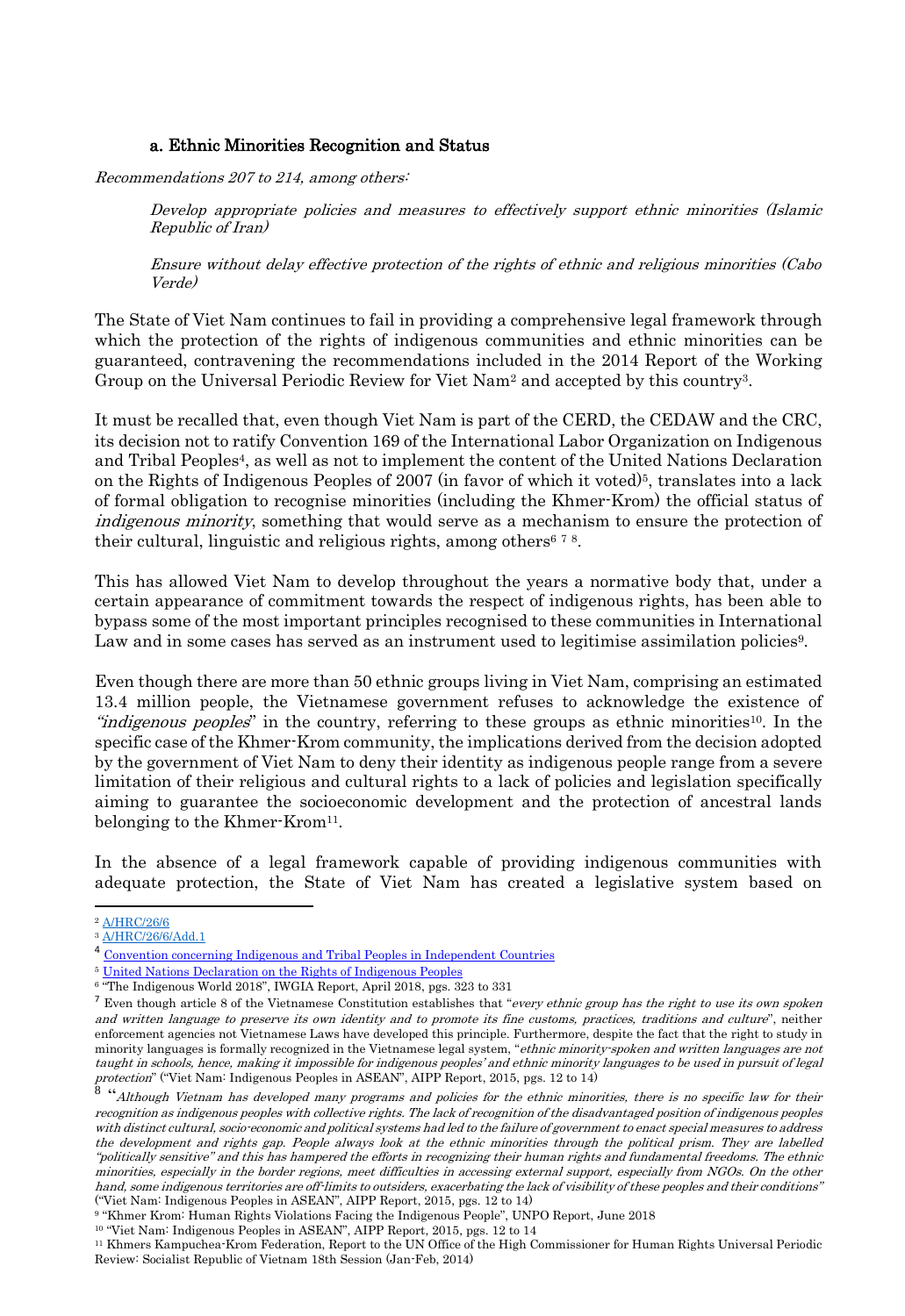Government Decrees and Prime Minister's Decisions that have clearly failed to address in a correct manner the specific problems of the different ethnic groups living in Viet Nam. These normative mechanisms have not only shown inconsistency and incapacity to offer a systematic approach to the peculiar needs of indigenous communities, but have also left untouched crucial matters such as social investment and environmental protection, or have done it in a deficient manner, such as in the cases of land and forest allocation policies<sup>12</sup>.

Furthermore, recent legislation approved on issues that directly affect indigenous communities in Viet Nam (mainly the Law on Referendum and the Law on Religion and Belief) lack specific provisions dealing with the particular needs of minorities, something that adds to the decision of the National Assembly not to approve a draft proposal of a law on ethnic minorities<sup>13</sup><sup>14</sup>.

In conclusion, the decision of Viet Nam not to apply or ratify the main international agreements in the field of indigenous rights, which persists in spite of the recommendations resulting from the previous UPR Cycle, have allowed the Vietnamese government to limit the rights of these communities and establish barriers to their possibilities of development and growth.

## b. Freedom of Religion

### Recommendations 139 to 143:

Encourage Viet Nam to continue to improve conditions of worship for all, enhance exchange of laws, and disseminate values of tolerance and peace with a view to developing principles of interfaith dialogue (United Arab Emirates)

Adopt further measures aimed at better guaranteeing freedom of religion, particularly by eliminating bureaucratic and administrative obstacles, which hinder the activities carried out by religious communities and groups (Italy)

Since Viet Nam's last review in 2014, the situation in terms of freedom of religion protection has not improved, especially in relation to religious minorities. The passing of a new Law on Religion and belief has meant for these communities the perpetuation of a system based on governmental control of religious institutions and restriction of the possibility for minorities to freely exercise their faith.

The government of Viet Nam has created party-controlled supervisory bodies through which the activity of religious groups and clergy members is managed, being also charged with the issue of permits for the undertaking of those activities<sup>15</sup>. This has consolidated a situation in which "the government monitors, harasses, and sometimes violently cracks down on religious groups operating outside government controlled institutions" 16 .

These restrictions were confirmed by the approval on 18 November 2016 of a new Law on Belief and religion, through which the  $14<sup>th</sup>$  National Assembly of Viet Nam has "reinforced registration requirements, allowed extensive state interference in religious groups' internal affairs, and given the authorities broad discretion to penalize religious activities<sup>"17</sup>. Even though article 24 of the Vietnamese Constitution states that "everyone shall enjoy freedom of belief and of religion; he can follow any religion or follow none. All religions are equal before

 $\overline{a}$ <sup>12</sup> "The Indigenous World 2018", IWGIA Report, April 2018, pgs. 323 to 331

<sup>&</sup>lt;sup>13</sup> "The Indigenous World 2018", IWGIA Report, April 2018, pgs. 323 to 331

<sup>&</sup>lt;sup>14</sup> According to Minority Rights Group, when it "is not actively persecuting its minority communities, the Vietnam government still tends to view its minority and indigenous populations from a paternalistic standpoint as 'primitive' and in need of more civilized practices" adding that "as a result, while the state has provided some services such as bilingual education and access to health care, these programmes are not always implemented in a culturally appropriate manner" ("State of the World's Minorities and Indigenous Peoples 2016", Minority Rights Group, pgs. 154 and 155)

<sup>15</sup> Freedom in the World 2017 – Viet Nam Profile, Freedom House.

<sup>16</sup> World Report 2018 – Viet Nam, Human Rights Watch.

<sup>17</sup> Freedom in the World 2017 – Viet Nam Profile, Freedom House.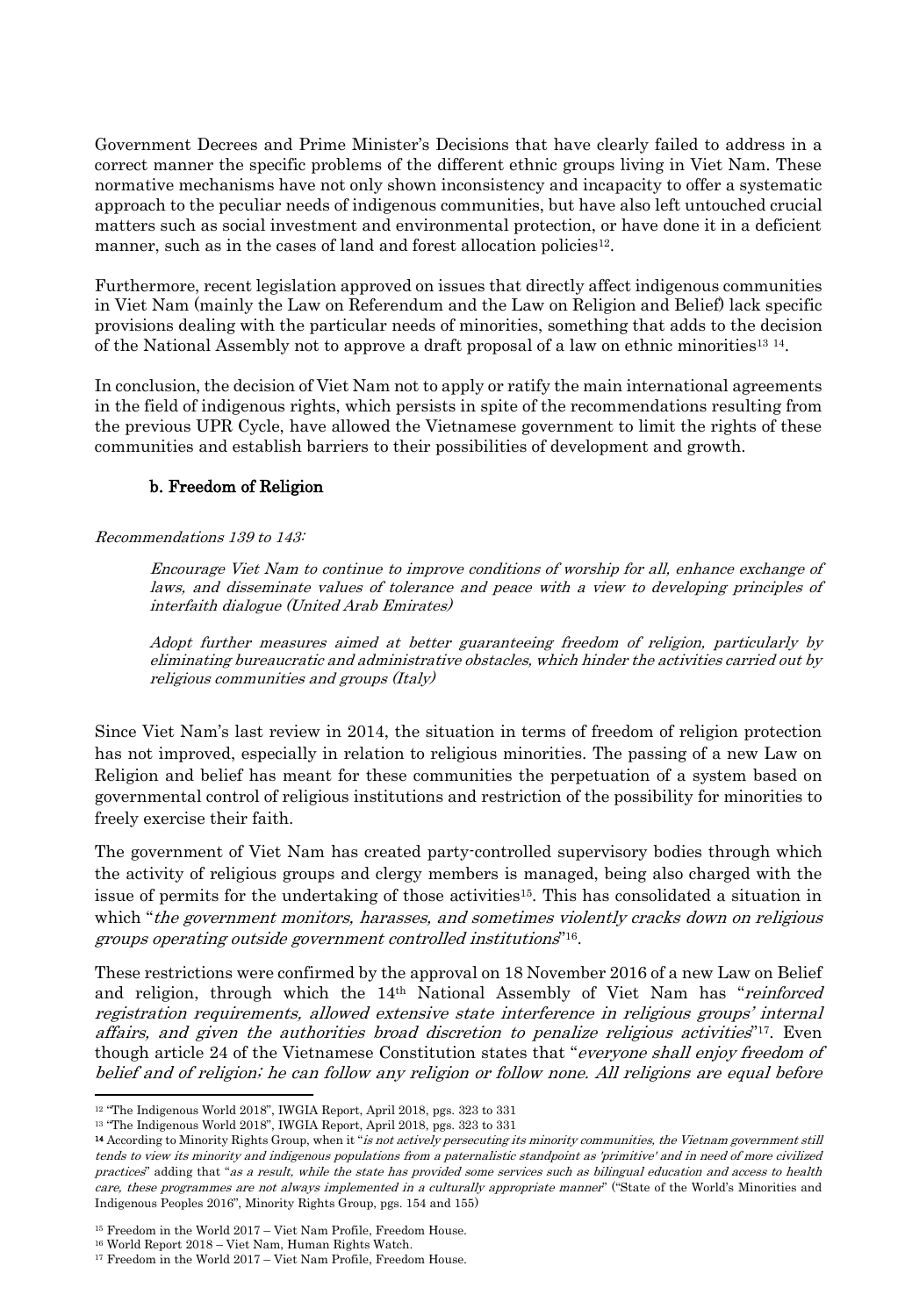the law" and that "the State respects and protects freedom of belief and of religion"<sup>18</sup>, this new regulation has strengthened the capacity of Vietnamese authorities to control the activity of religious minorities, reinforcing mechanisms of registration, supervision, reporting and authorisation of religious activities already present in previous legislation<sup>19</sup>.

Even though the restrictions imposed on minorities to freely exercise their religious rights have been recurrently pointed out as a severe breach of Viet Nam's compliance with human rights obligations<sup>20</sup> and addressed by several recommendations during the last UPR Cycle, this new regulation is regarded as a step backwards by ethnic and religious minorities in Viet Nam, as well as by religious organisations, as it is considered that it will "*effectively limit the practice* of religion according to the whims of the government, allowing it to 'intervene in the internal affairs and administration' of 'religious organizations'" 21 .

The new Law on Belief and Religion, under the pretext of protecting national security and social unity, continues to consolidate the control of governmental instances on religious practices, while allowing restrictions on religious freedom in cases considered to "*undermin[e] national* defense, national security, national sovereignty, public order, public safety, and the environment"; are considered harmful to "social ethics or other's health, life, dignity, honor, or property"; or are seen as acts "sowing division among the people"<sup>22</sup>.

Furthermore, this piece of legislation conditions to authorisation and registration not only the possibility to conduct educational, health, social protection, charitable, and humanitarian activities by religious groups, but also subjects to the acquisition of the status of "registered religious organisation" the possibility to "preach, organize religious ceremonies, and conduct religious classes at approved locations; organize conferences to approve its charter and bylaws; elect or appoint leaders; repair or renovate religious facilities; and conduct charitable or humanitarian activities", actions that in most cases also require prior approval from governmental authorities<sup>23</sup>.

In the particular case of the Khmer-Krom community in Viet Nam, a Buddhist minority that practices its religion outside the official Patriotic United Buddhist Association (PUBA - Hội Đoàn Kết Sư Sải Yêu Nước) and Vietnam Buddhist Sangha (VBS - Giáo Hội Phật Giáo Việt Nam)24, the new regulation on religion and belief has meant a tightening in the capacity of this people to freely exercise its faith and increasing control by the Vietnamese government over Khmer religious institutions and temples (which complements the informant network made of monks who monitor and inform about the activities of the Khmer-Krom25).

More specifically, the system of permissions strengthened by the Law on Belief and Religion passed in 2016 imposes severe limitations for members of this community to exchange information with the diaspora either by travelling or through overseas-based media. Together with that, the need to obtain special permission from the PUBA in order to perform any kind

 $\overline{\phantom{a}}$ 

<sup>18</sup> Final Constitution of the Republic of Vietnam Adopted by the National Assembly 28 November 2013.

<sup>19</sup> Prior to the approval of this Law on Belief and Religion, the legal framework on the issue of freedom of religion in Vietnam was based on the Ordinance on Belief and Religion of 2004, and its implementing Decree 92 of 2013.

<sup>&</sup>lt;sup>20</sup> UNPO Submission to the UN Office of the High Commissioner for Human Rights for the consideration of the 2rd Universal Periodic Review of the Socialist Republic of Vietnam (2014); Khmers Kampuchea-Krom Federation, Report to the UN Office of the High Commissioner for Human Rights Universal Periodic Review: Socialist Republic of Vietnam 18th Session (2014); UNPO Submission to the UN Office of the High Commissioner for Human Rights for the consideration of the 2rd Mid-term Universal Periodic Review of the Socialist Republic of Vietnam (2016).

<sup>&</sup>lt;sup>21</sup> "State of the World's Minorities and Indigenous Peoples 2016", Minority Rights Group, pg. 154.

<sup>22</sup> "USCIRF Annual Report 2018 - Tier 1: USCIRF-recommended Countries of Particular Concern (CPC) – Vietnam", United States Commission on International Religious Freedom, 2018.

<sup>&</sup>lt;sup>23</sup> '2016 Report on International Religious Freedom – Vietnam', (Section II. Status of Government Respect for Religious Freedom<sup>:</sup> Legal Framework), US State Department (USSD-IRF), 2017.

<sup>&</sup>lt;sup>24</sup> Both of them entities with strong links to the committee of the Vietnamese Communist Party.

<sup>25</sup> "Khmer Krom: Human Rights Violations Facing the Indigenous People", UNPO Report, June 2018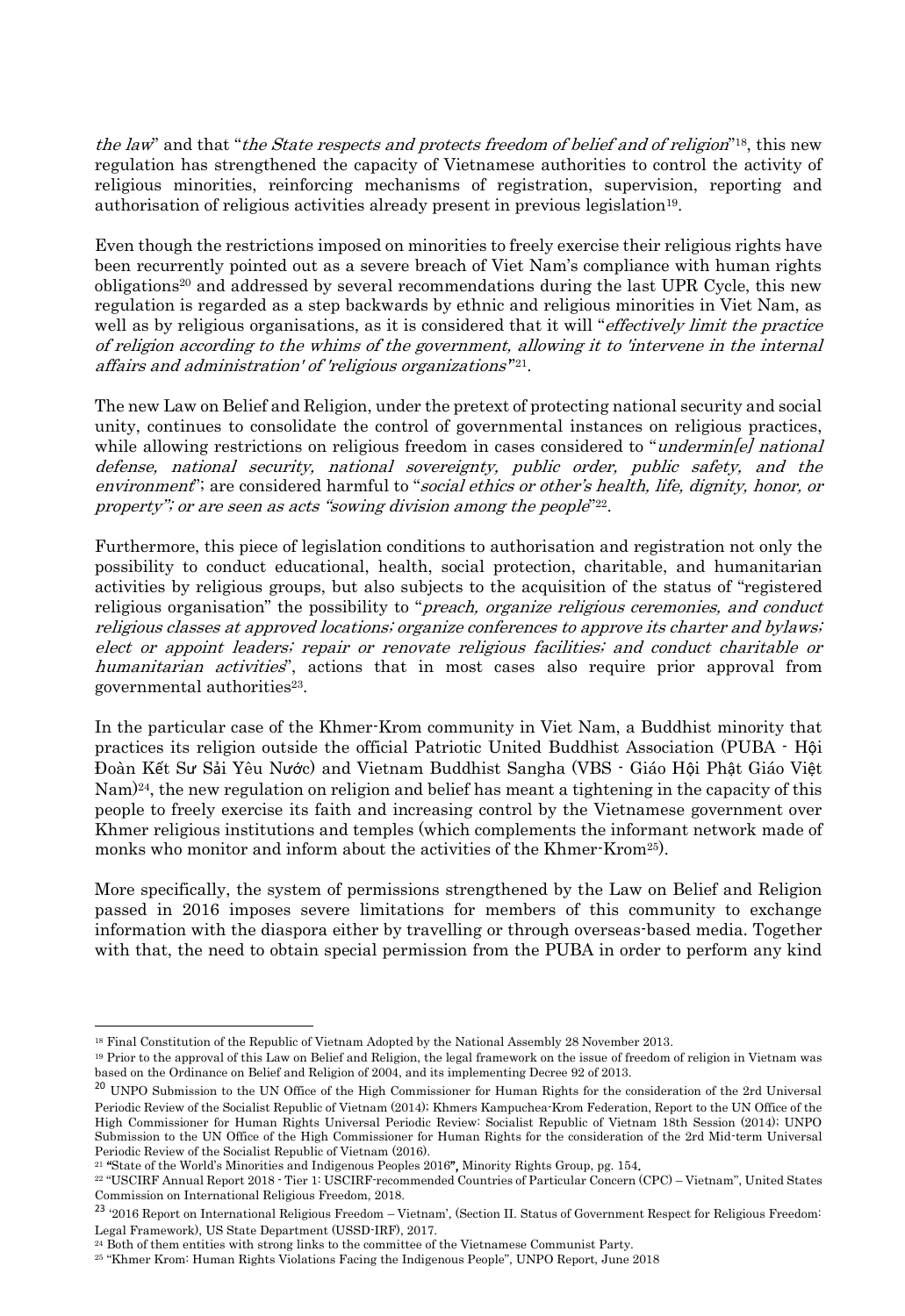of ritual or to be ordained as a monk represents an enormous limitation to the capacity of the Khmer-Krom community to autonomously exercise its faith<sup>26</sup>.

### c. Judicial Rights

Recommendations 127 to 135, among others:

Take the necessary measures to guarantee its citizens' right to equality before the law, to be presumed innocent until proven guilty, and to a fair and public trial, as well as the right to freedom from arbitrary arrest or detention (Canada)

Guarantee the right of all persons to a fair trial and, in particular, allow for the presence without restriction of observers at court hearings (Luxembourg)

The adequate recognition of judicial rights and the articulation of a judicial system that fully complies with international human rights standards and ensures the configuration of an independent judiciary, the respect of the rule of law and the guarantee of a separation of powers remains an issue to be addressed by the Vietnamese government.

Following the recommendations issued in 2014 by the Working Group on the Universal Periodic Review for Viet Nam on this matter, accepted by Vietnam, the Vietnamese government opted for undertaking a judicial reform aiming to "*raise the living standards of its people, build a* Rule of Law State, promote social justice and further ensure fundamental freedoms of the people" by accelerating "the development and improvement of its legislation to establish a solid legal basis for the respect, protection and promotion of all human rights"<sup>27</sup>. In order to achieve that result, between 2015 and 2016 "the National Assembly adopted a number of important laws related to human rights such as (…) [a new] Criminal Code, [an] amended Criminal Procedural Code [and a] Law on the implementation of custody and temporary detention<sup>"28</sup>. The entrance into force of these laws was postponed due to technical reasons until 2018.

Even though these laws are expected to make some advancement towards the configuration of an independent judiciary<sup>29</sup>, the new regulation also maintains and strengthens the possibility of establishing limitations to human rights and civil liberties under reasons of "national defence, national security, social order and safety, social morality and community wellbeing"<sup>30</sup>, reproducing legal mechanisms used under previous laws to justify repressions exercised against political dissidence and religious minorities. Furthermore, the new Criminal Code still includes the crimes of undermining the unity policy or propaganda against the Socialist Republic of Viet Nam, punishing activities consisting in "making, storing, disseminating information, document and materials against the Socialist Republic of Viet Nam"31.

In spite of these legal reforms, whose real effect and capacity to achieve their goals are still unclear due to the short time since their entering into force, the country continues to be the witness of severe violations of legal and procedural rights: arbitrary detentions affecting human rights activists and representatives of minorities, often based on national security-related legal

 $\overline{\phantom{a}}$ 

<sup>30</sup> "New developments in national legislation on human rights and updates on the implementation of 2nd UPR Cycle

<sup>26</sup> "Khmer Krom: Human Rights Violations Facing the Indigenous People", UNPO Report, June 2018

<sup>&</sup>lt;sup>27</sup> "New developments in national legislation on human rights and updates on the implementation of 2<sup>nd</sup> UPR Cycle

recommendations accepted by Viet Nam", Viet Nam mission to the UN Human Rights Council, 2017.

 $28$  "New developments in national legislation on human rights and updates on the implementation of  $2<sup>nd</sup>$  UPR Cycle

recommendations accepted by Viet Nam", Viet Nam mission to the UN Human Rights Council, 2017.

<sup>29</sup> The new legislation aims at restricting the application of imprisonment penalties and increasing the protection offered to vulnerable groups by the judicial system. Together with that, the new Procedural Code revises and adds some basic principles of criminal procedures such as presumption of innocence, *non bis in idem* and adversial process during the trial while specifying the functions and powers of procedure-conducting bodies, delimiting the competences of judicial and administrative authorities or restricting the application of measures limiting human and citizen rights, among other things.

recommendations accepted by Viet Nam", Viet Nam mission to the UN Human Rights Council, 2017, pg. 4.

<sup>&</sup>lt;sup>31</sup> "New developments in national legislation on human rights and updates on the implementation of 2<sup>nd</sup> UPR Cycle

recommendations accepted by Viet Nam", Viet Nam mission to the UN Human Rights Council, 2017, pg. 5.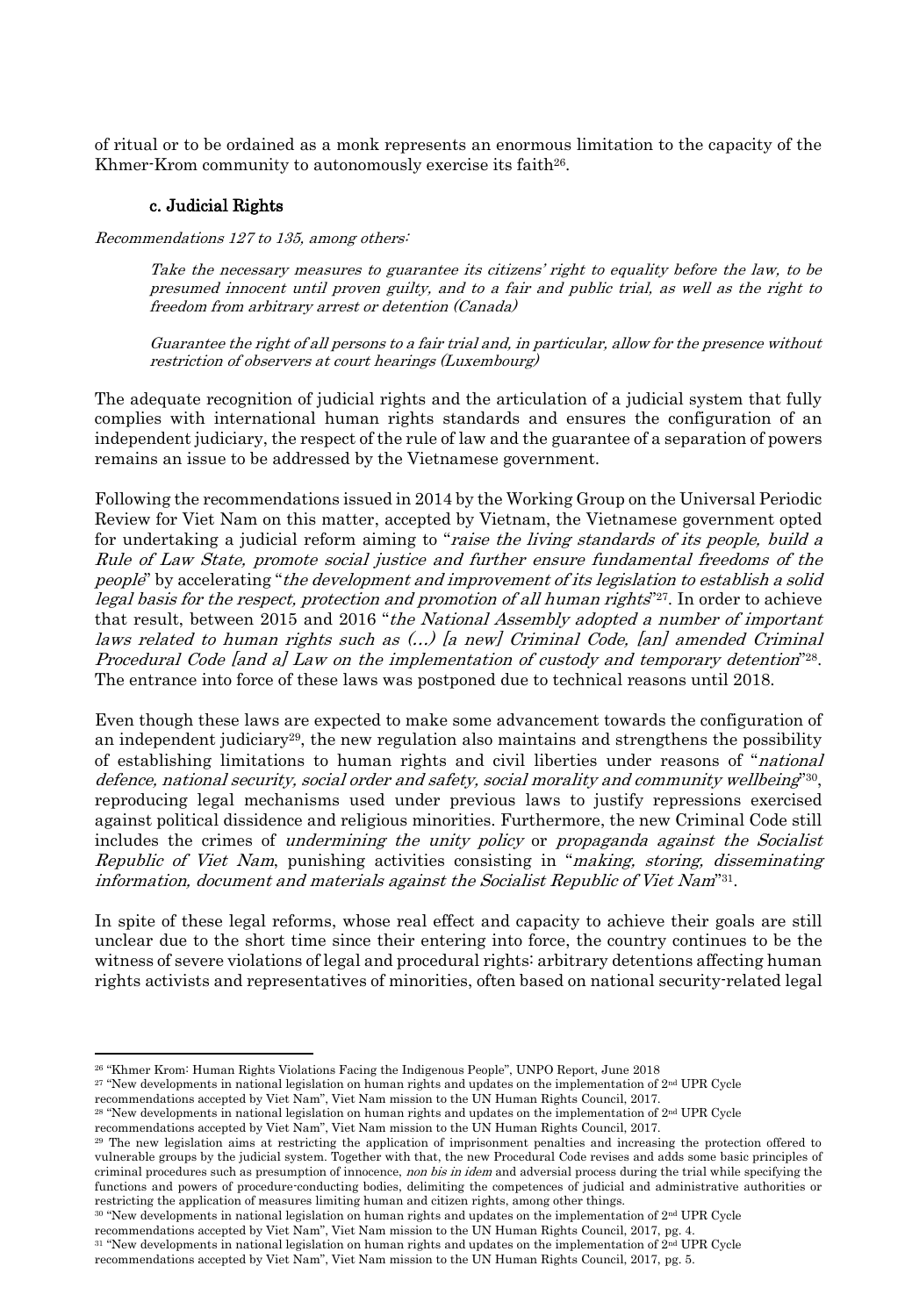provisions, remain an issue in the country<sup>32 33</sup>; the right to a fair trial, as well as the access to legal counsel and the respect of the presumption of innocence, are regularly ignored <sup>34</sup> <sup>35</sup>; the resort to torture and other degrading treatment is frequent against detainees, who are also subject to deprivations constituting violation of basic human rights while being in detainment<sup>36</sup> 37 .

All this questions the capability of the recently passed legal reforms to overturn the current context of systematic violation of legal rights affecting activists, political dissidents and members of minorities based on the structural deficiencies of the Vietnamese State rather than on the lack of formal recognition of these rights.

#### 3. Conclusions

 $\overline{\phantom{a}}$ 

The information previously analysed shows that the Socialist Republic of Vietnam has failed to implement the recommendations issued by the 2014 UPR working group, despite the efforts of the Vietnamese government to prove the opposite: indigenous groups remain to be recognized by the State, whose incapacity to design and implement adequate policies aiming to guarantee the respect of ethnic communities in the country translates into a restriction of rights and an impossibility to ensure these groups' socio-economic development; limitations imposed on freedom of religion will be exacerbated by the new regulation passed in 2016, with religious minorities being especially vulnerable to the tightening of the governmental control system derived from this legislation; finally, the restriction of fundamental legal and procedural rights continue to be a reality in Viet Nam, something which the formal reforms introduced by the

<sup>32</sup> Only in 2017 at least 29 people were subject to arbitrary detention, including human rights lawyer Nguyễn Văn Đài, Lê Thu Hà and other activists accused of undertaking activities aiming to overthrow the government and conducting propaganda against the State (Annual Report 2017/2018 – Viet Nam, Amnesty International)

<sup>33</sup> "On July 30, former political prisoner and democracy activist Pham Van Troi was arrested, reportedly based on his connections to the group Brotherhood for Democracy; he remained in pretrial detention. On May 15, authorities arrested labor rights activist Hoang Duc Binh for "abusing democratic freedoms" after posting online content about the government's response to the Formosa spill that significantly affected workers. He remained in pretrial detention" (Country Reports on Human Rights Practices for 2017 United States Department of State, Bureau of Democracy, Human Rights and Labor).

<sup>&</sup>lt;sup>34</sup> Viet Nam's Judiciary is considered to be "subservient to the Communist Party of Viet Nam, which controls the courts at all levels". Even if the constitutional right to legal counsel is formally recognised, the limited number of lawyers and their reluctance to work on sensitive cases for fear to State retribution imposes severe limitations to this right in practice. Furthermore, the Vietnamese legal system constrains the possibility of defense lawyers to assist their clients, who can remain in detainment as suspects for up to 20 months without being allowed to have contact with a lawyer in cases of national security (Freedom in the World 2017 – Viet Nam Profile, Freedom House).

<sup>&</sup>lt;sup>35</sup> According to the 2017 US Country Report on Viet Nam, "the law provides for an independent judiciary and lay assessors, but the judiciary was vulnerable to influence by outside elements, such as senior government officials and CPV leadership. During the year there were credible reports that political influence, endemic corruption, and inefficiency strongly distorted the judicial system. Most, if not all, judges were members of the CPV and underwent screening by the CPV and local officials during their selection process to determine their suitability for the bench. The party's influence was particularly notable in high-profile cases and other instances in which authorities charged a person with challenging or harming the party or state. Defense lawyers routinely complained that in many of their cases, it appeared judges made a determination of guilt concerning the accused prior to conducting the trial. There continued to be credible reports that authorities pressured defense lawyers not to take religious or democracy activists as clients and questioned their motivations for so doing. Authorities also restricted, harassed, arrested, disbarred, and, in some cases, detained human rights attorneys who represented political activists" (Country Reports on Human Rights Practices for 2017 United States Department of State, Bureau of Democracy, Human Rights and Labor)

<sup>36</sup> Torture and cruel, inhuman or degrading treatment or punishment continue to be a reality in Viet Nam, where activists often suffer these kind of practices by the hand of Security Forces. In this regard, the Vietnamese government admitted to have important challenges and difficulties to comply with the obligations derived from the UN Convention Against Torture -ratified by the country in 2014- due to, among other reasons, its incomplete human rights legislation. It is frequent for prisoners of conscience to be isolated during the pretrial period -which can last up to 2 years-, while the denial of medical treatment is often used as a punishment -such as in the cases of activist Đinh Nguyễn Kha or hòa hảo buddhist activist Trần Thị Thúy (Annual Report 2017/2018 – Viet Nam, Amnesty International)

<sup>37 &</sup>quot;The law prohibits physical abuse of detainees, but suspects commonly reported mistreatment and torture by police, plainclothes security officials, and compulsory drug-detention center personnel during arrest, interrogation, and detention (...) Prison conditions were austere and occasionally life threatening. Insufficient diet and unclean food, overcrowding, lack of access to potable water, and poor sanitation remained serious problems. According to Amnesty International and former prisoners of conscience, prison authorities singled out political prisoners and ethnic minority prisoners, particularly in the Central Highlands and other sensitive ethnic minority regions, for physical abuse, solitary confinement, denial of medical treatment, and punitive prison transfers" (Country Reports on Human Rights Practices for 2017 United States Department of State, Bureau of Democracy, Human Rights and Labor)